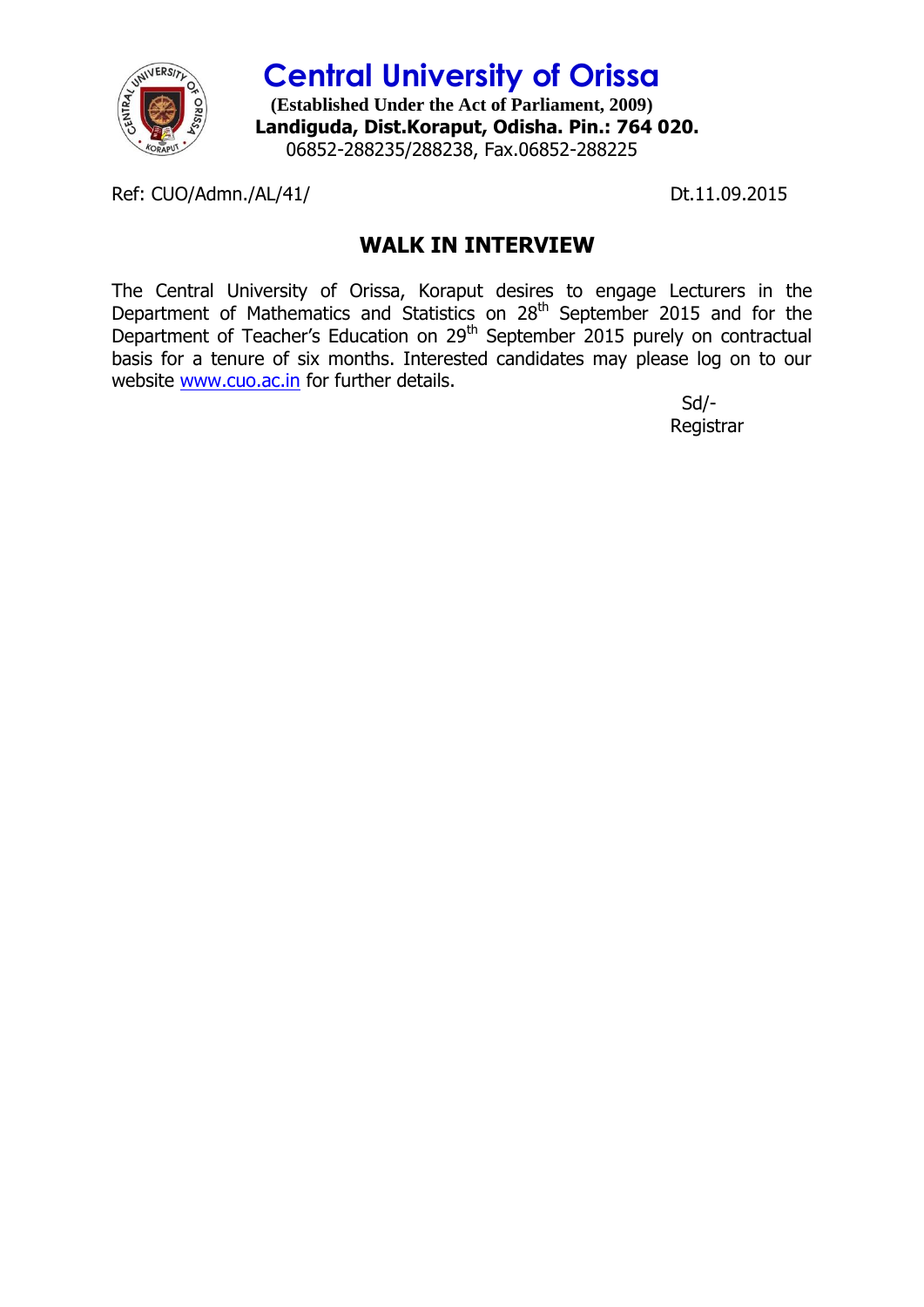

**Central University of Orissa**

**(Established Under the Act of Parliament, 2009) Landiguda, Dist.Koraput, Odisha. Pin.: 764 021.** 06852-288235, Fax.06852-288225

## **WALK IN INTERVIEW**

Ref: CUO/Admn./AL/41/ Dt. 11.09.2015

The Central University of Orissa, Koraput is holding **Walk–in–Interview** for **Mathematics** and **Statistics** on **28.09.2015 at 11.00 Hrs.** and **Teachers' Education on 29.09.2015 at 11.00 Hrs.** to engage Lecturers in the following departments with number of posts and essential qualification as mentioned against each:-

| Department                    | Specilisation                                                                                                                                          | No. of<br>Posts | Essential qualification                                                                                                                                                                                                                                                                                              |
|-------------------------------|--------------------------------------------------------------------------------------------------------------------------------------------------------|-----------------|----------------------------------------------------------------------------------------------------------------------------------------------------------------------------------------------------------------------------------------------------------------------------------------------------------------------|
| Teachers'<br><b>Education</b> | Perspective<br>in.<br>education<br>or<br>Foundation course                                                                                             | 02              | Postgraduate degree in Social science with<br>minimum 55% marks; and M.Ed. degree<br>recognized university<br>from<br>$\overline{a}$<br>with<br>minimum 55% marks.<br><b>OR</b><br>Postgraduate (MA) degree in Education<br>minimum 55%<br>with<br>marks;<br>and<br>B.Ed./B.E1.Ed. degree with minimum 55%<br>marks. |
|                               | Curriculum<br>and<br>Pedagogic Courses:<br>Mathematics: 1,<br>Science Phy.Sc &<br>Bio. Sc.):02, Social<br>Science:01,<br>Language: English,<br>Odia:02 | 06              | Postgraduate<br>degree<br>in.<br>sciences/Mathematics/Social<br>Sciences/Languages with minimum 55%<br>and M.Ed. degree from a<br>marks;<br>recognized university with minimum 55%<br>marks                                                                                                                          |
|                               | Physical education                                                                                                                                     | 01              | Master of Physical Education (M.P.Ed.)<br>minimum 55% marks from<br>with<br>recognized<br>university<br>(Training/<br>qualification in Yoga education shall be<br>desirable).                                                                                                                                        |
|                               | Visual arts                                                                                                                                            | 01              | Post graduate degree in Fine arts (MFA)<br>with minimum 55% marks                                                                                                                                                                                                                                                    |
|                               | Performing arts                                                                                                                                        | 01              | Post<br>degree<br>Graduate<br>in.<br>Music/Dance/Theatre Arts with minimum<br>55% marks.                                                                                                                                                                                                                             |

Besides fulfilling the above qualifications, candidates should have cleared National Eligibility Test (NET) in the relevant subject conducted by the UGC.CSIR or any other agency accredited by the UGC. Provided however, exemption to persons who have obtained a Ph.D. degree in accordance with UGC (Minimum standards and procedures for award of Ph.D. degree) Regulations 2009 will be given.

**In the case of non-availability of NET qualified candidates, the seats may be filled up by the candidates without NET qualification.**